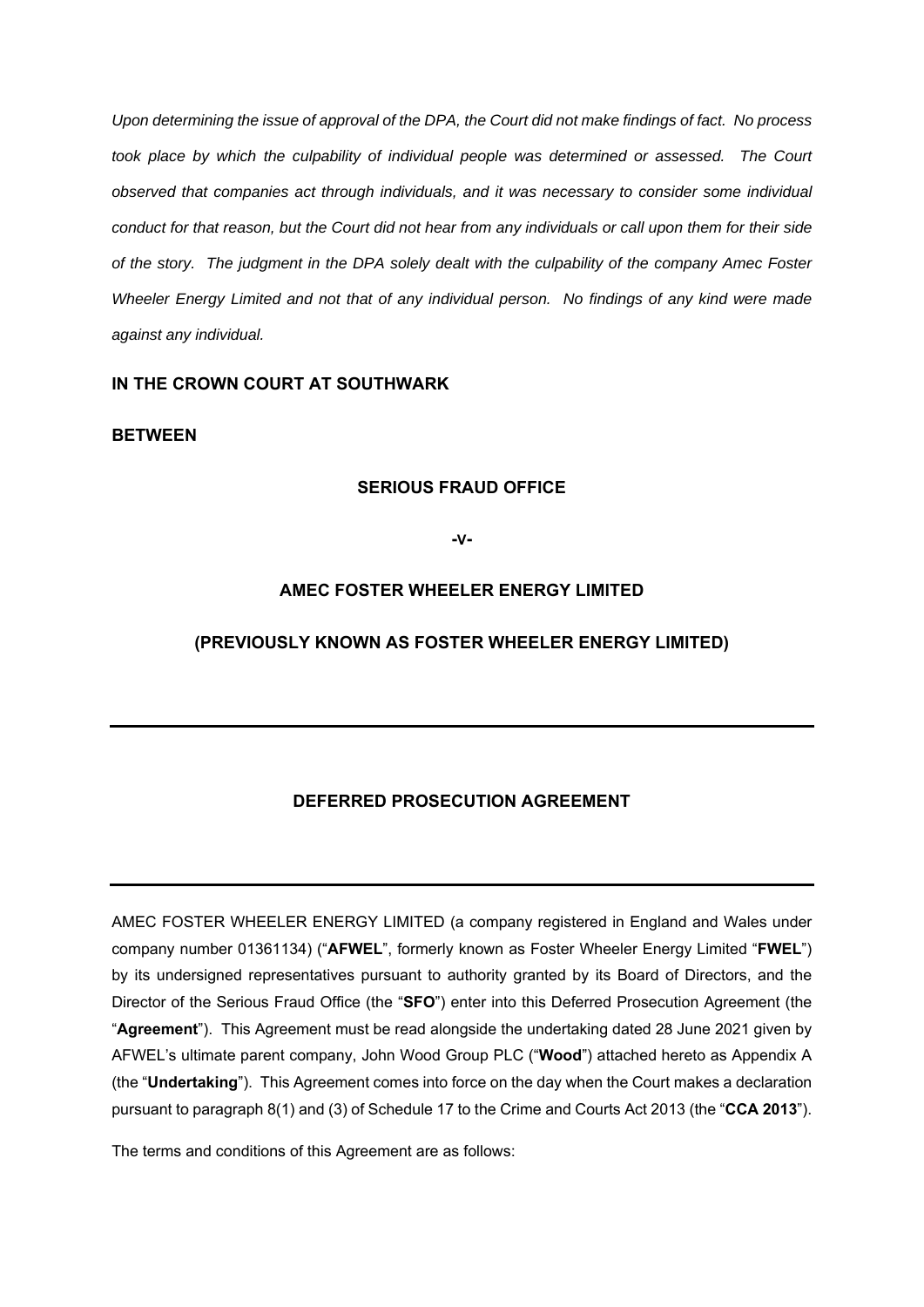## **THE INDICTMENT AND ACCEPTANCE OF RESPONSIBILITY**

- 1. AFWEL agrees that the SFO will prefer an Indictment numbered T20210867 (the "**Indictment**"), attached hereto as Appendix B.
- 2. AFWEL agrees that the Statement of Facts, attached hereto as Appendix C, is true and accurate to the best of its knowledge and belief.
- 3. In the event of it becoming necessary for the SFO to pursue the prosecution that is deferred by this Agreement, AFWEL agrees that it will not contest the admissibility of, nor contradict, the facts stated in the Statement of Facts in any such proceedings, including at any proceedings at which AFWEL were to enter a guilty plea or at sentencing. The Statement of Facts will be treated as an admission by AFWEL of the facts stated therein under section 10 of the Criminal Justice Act 1967 in any criminal proceedings brought against AFWEL for the alleged offences contained in the Indictment.

# **TERM OF THE AGREEMENT**

4. This Agreement is effective from the date on which the Court makes a declaration under paragraph 8(1) and (3) of Schedule 17 to the CCA 2013 (the "**Declaration Date**") and ending three years from the Declaration Date on 2 July 2024 (the "**Term**").

# **SCOPE OF AGREEMENT**

- 5. The Agreement brings to a close the SFO's investigation into Amec Foster Wheeler PLC ("**AFW**") (now Amec Foster Wheeler Limited) and its predecessor companies owning or controlling the Foster Wheeler business, together with the activities of any subsidiaries (including without limitation AFWEL), for suspected offences of bribery, corruption and related offences (the "**Investigation**").<sup>1</sup> This Agreement does not provide any protection against prosecution for conduct not reflected on the Indictment, even where said conduct has been disclosed during the course of the Investigation but not charged. However, in the circumstances of this case, provided there is no breach of any other term contained within this Agreement, the SFO does not intend to conduct any further investigation or prosecution of AFWEL (or of its now ultimate parent, Wood, or any company controlled by Wood) for the matters disclosed to it in the course of the Investigation prior to the date of this Agreement.
- 6. These terms do not provide any protection against prosecution for conduct not disclosed to the SFO by AFWEL or entities which have or had ultimate ownership of AFWEL since the SFO started its Investigation, namely AFW and Wood (each, an "**AFWEL Parent Company**" and together, the "**AFWEL Parent Companies**") prior to the date on which the Agreement comes

 1 The SFO announced its investigation into the activities of AFW and any predecessor company which owned or controlled the Foster Wheeler business on 11 July 2017. As at that date, AFWEL was owned and controlled by AFW. Amec PLC purchased Foster Wheeler AG (including its subsidiary, then known as FWEL, later to change its name to AFWEL) in November 2014. The resulting entity was AFW. In October 2017, Wood completed its acquisition of AFW, including its subsidiary AFWEL. AFWEL, the indicted entity, was known as FWEL at the time of the alleged offending.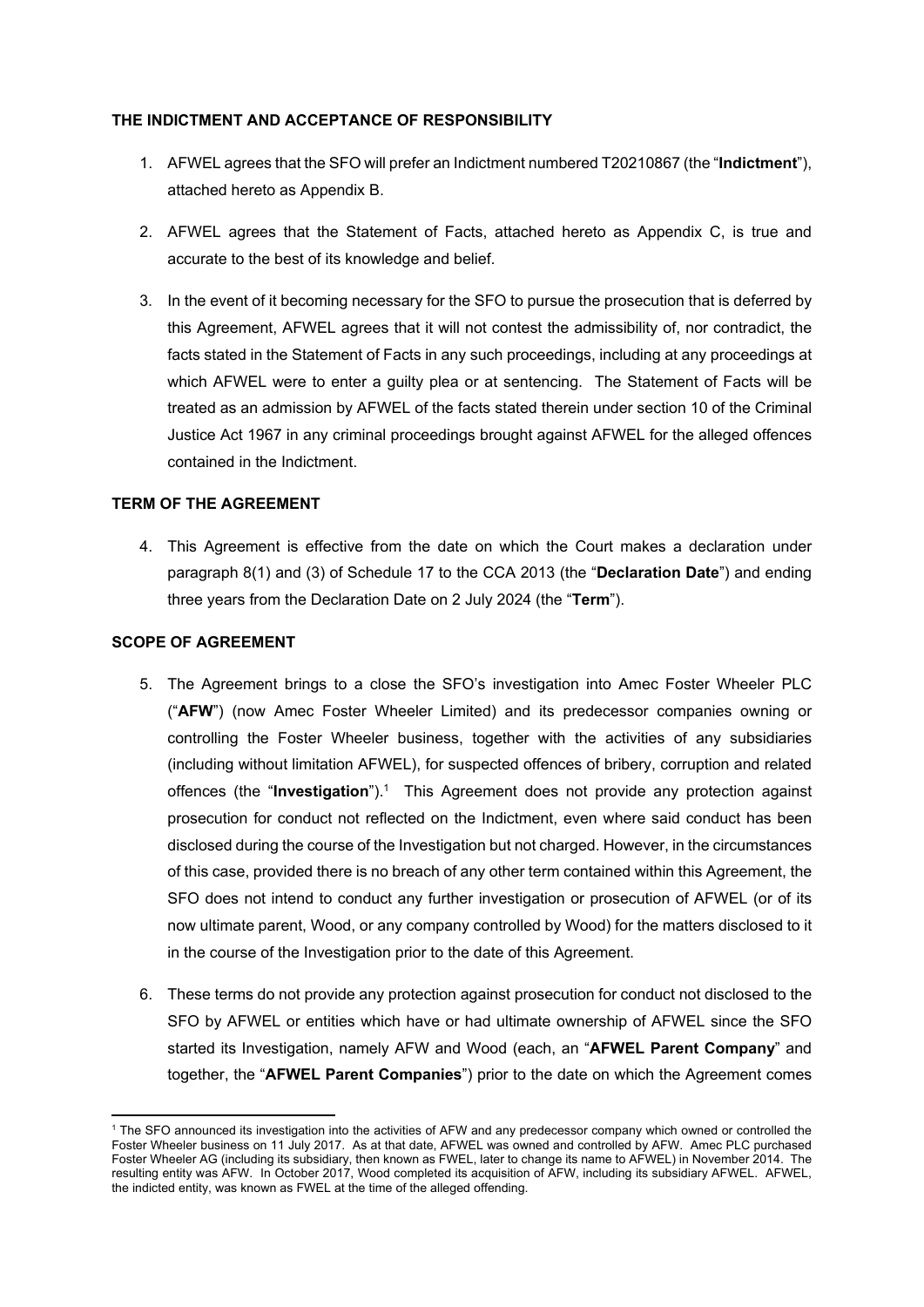into force, nor does it provide protection against prosecution for any future criminal conduct committed by AFWEL or the AFWEL Parent Companies (or successor entities as appropriate). In addition, this Agreement does not provide any protection against prosecution of: (i) any present or former officer, director or employee of AFWEL, or of any persons who perform or performed services for or on behalf of AFWEL (together, the "**AFWEL Associated Persons**") or (ii) any present or former officer, director or employee of an AFWEL Parent Company, or of any persons who perform or performed services for or on behalf of an AFWEL Parent Company (together, the "**AFWEL Parent Company Associated Persons**").

#### **DEFERRED PROSECUTION**

7. In consideration of:

- a. AFWEL's
	- i. past and future co-operation as described in Part A below;
	- ii. lack of previous criminal convictions;
	- iii. inclusion in and adherence to the substantial remediation programme and ongoing improvements to Wood's multi-year, group-wide ethics and compliance policies and procedures (the "**E&C Programme**") as detailed at Part F below;
	- iv. agreement to remain in existence throughout the Term;
	- v. full disgorgement of profits in the amount of £47,815,914.14 (Counts 1 to 9 of the Indictment);
	- vi. full disgorgement of profits in the amount of US\$3,531,260.40 (Count 10 of the Indictment);2
	- vii. payment of a financial penalty in the amount of £46,033,891.97 (Counts 1 to 9 of the Indictment);
	- viii. payment of a financial penalty in the amount of US\$4,593,750.00 (Count 10 of the Indictment);3
	- ix. payment of the SFO's reasonable costs of £3,367,088;

 $^2$  The US dollar amount reflects a crediting arrangement with the US Securities and Exchange Commission as regards conduct in Brazil. The relevant currency conversion date will be the date of payment pursuant to paragraph 22 below. The currency conversion rate will be the applicable rate applied by the SFO's bank as at that date. 3

<sup>&</sup>lt;sup>3</sup> The US dollar amount reflecting a crediting arrangement with the US Department of Justice as regards conduct in Brazil. The relevant currency conversion date will be the date of payment pursuant to paragraph 22 below. The currency conversion rate will be the applicable rate applied by the SFO's bank as at that date.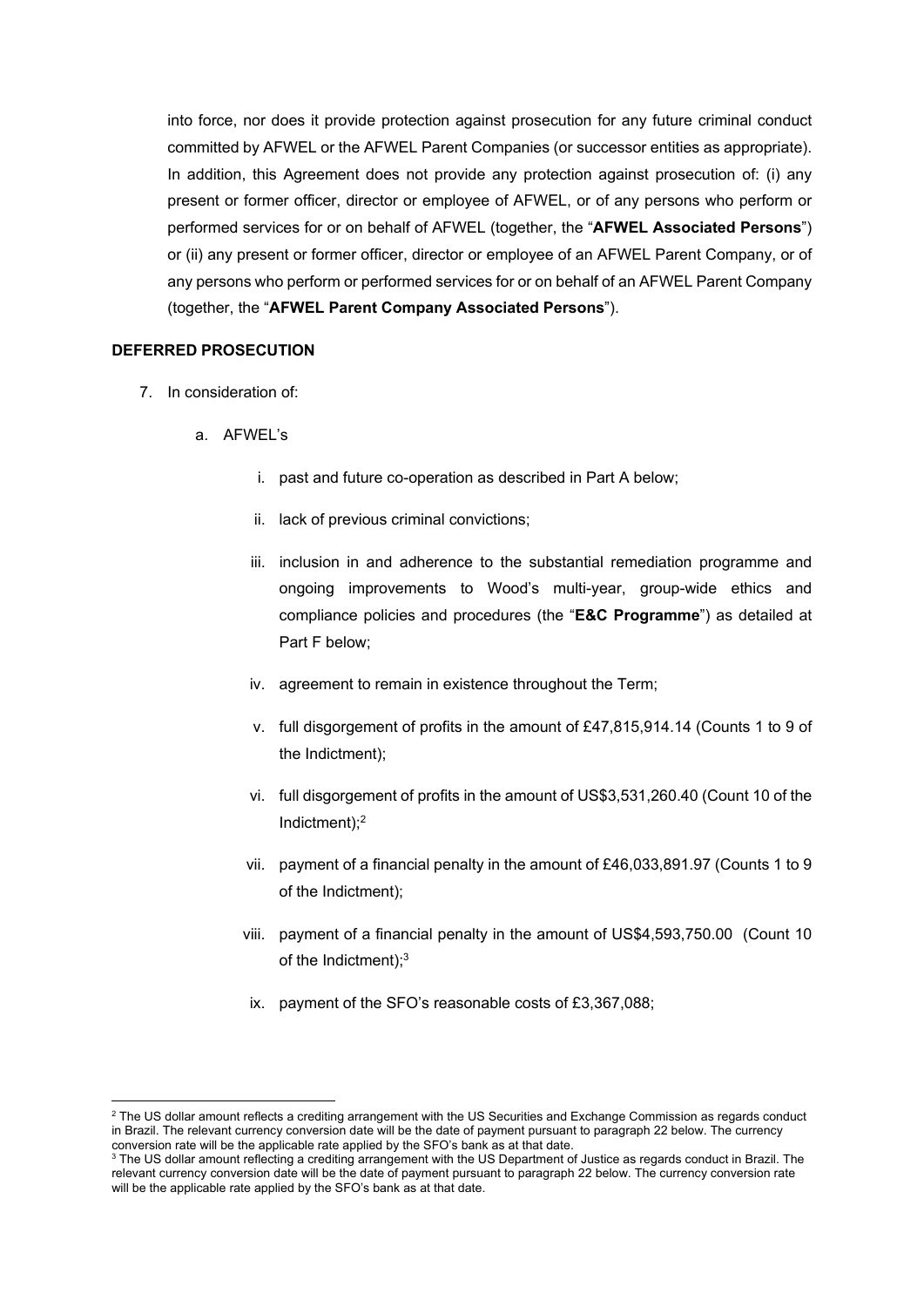- x. payment of compensation in the amount of £210,610.00 in order to provide suitable recompense to the citizens of the Federal Republic of Nigeria for the criminality reflected as Count 2 on the Indictment and committed in that jurisdiction; and
- xi. agreement, at its4 own expense, to complete the actions required in Parts A and F below,
- b. Wood's
	- i. provision of the Undertaking;
	- ii. substantial remediation following the acquisition of AFWEL and its discovery of the conduct described in the Statement of Facts, including:
		- 1. modifying the E&C Programme to ensure that the bribery and corruption risks inherent in the use of third party intermediaries and sales agents/national sponsors was substantially mitigated;
		- 2. integrating AFWEL into Wood's management and governance structures, resulting in a complete change in the corporate management ethos at AFWEL; and
		- 3. conducting a review of all existing sales agents/national sponsors and commercial intermediaries used by Wood (including AFWEL) and retaining only those sales agents/national sponsors mandated by law;
	- iii. assurance to the SFO that AFWEL will remain in existence and within Wood's control and ownership throughout the Term; and
	- iv. agreement at its own expense, to complete the actions described at Parts A and F below.

the SFO agrees that, subject to the Court's approval, the Indictment should, on being preferred, immediately be suspended for the Term.

8. The SFO further agrees that if AFWEL fully complies with all its obligations under this Agreement, or the Agreement as varied with the approval of the Court, and if Wood fully complies with the terms of the Undertaking, or the Undertaking as varied with the approval of the Court, the SFO will not continue the prosecution against AFWEL upon the Indictment and, at the conclusion of the Term, the Agreement will expire. Within 30 days of the expiry of this Agreement, the SFO will give notice to the Court and to AFWEL that the proceedings under the Indictment are to be discontinued.

 4 Or Wood, by way of its guarantee of AFWEL's financial obligations in the Undertaking.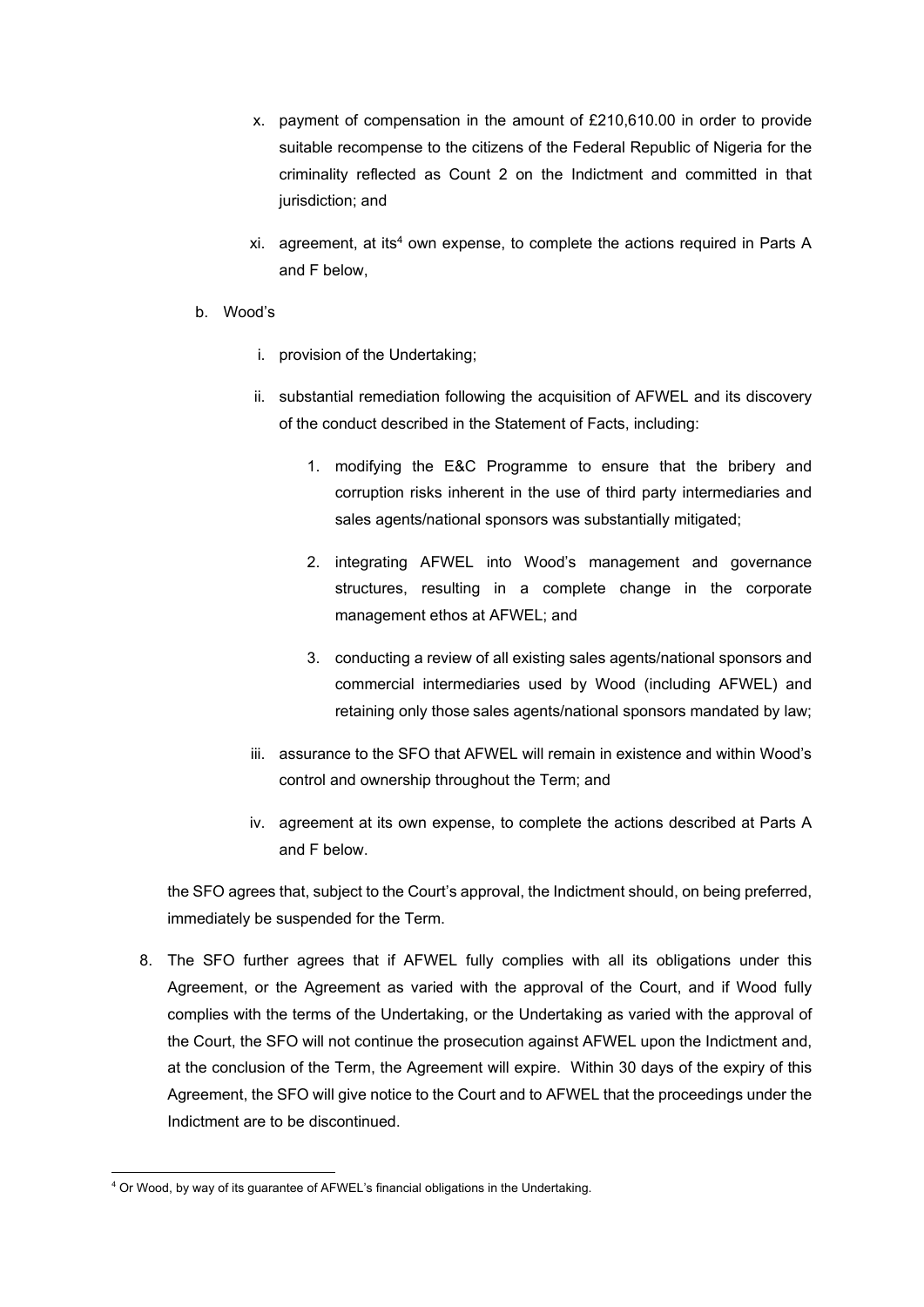9. After the expiry of the Agreement the SFO may institute fresh proceedings regarding the criminality reflected in the Indictment if the SFO concludes, acting reasonably, that during the course of negotiations of the Agreement, a director of AFWEL or Wood provided inaccurate, misleading or incomplete information to the SFO and knew, or ought to have known, that such information was inaccurate, misleading or incomplete.

## **TERMS**

#### **A. Co-operation**

- 10. Unless released from the obligation to do so by the SFO, AFWEL shall retain for the Term all material gathered in connection with the Investigation and shall use its best efforts to ensure that Wood and all Wood group companies do the same. This provision does not amend or derogate from sections 2(16) and (17) of the Criminal Justice Act 1987 nor any other statutory or common law obligation.
- 11. During the Term, AFWEL shall cooperate fully and honestly with any and all SFO preinvestigations, investigations and prosecutions relating to any AFWEL Associated Person, subject to applicable laws and regulations.
- 12. During the Term, at the request of the SFO, AFWEL shall cooperate fully and honestly with any other domestic or foreign law enforcement and regulatory authorities and agencies in any investigation or prosecution of any AFWEL Associated Person in connection with the conduct which is the subject of the Indictment and is described in the Statement of Facts, subject to applicable laws and regulations.
- 13. AFWEL agrees that its co-operation pursuant to paragraphs 10 to 12 shall include, but not be limited to, the following:
	- a. Disclosure to the SFO, and, as directed by the SFO, to any other agency or authority, domestic or foreign, of all information and material in its possession, custody and control (which is not protected by a valid claim of legal professional privilege or any other applicable legal protection against disclosure), in respect of its activities and those of any AFWEL Associated Person or AFWEL Parent Company Associated Person.
	- b. Use of its reasonable endeavours to make available for interview, at the request of the SFO, any AFWEL Associated Person or AFWEL Parent Company Associated Person.
- 14. Nothing in this section is intended to derogate from AFWEL's legal rights to raise any defence or assert affirmative claims in criminal, civil and regulatory proceedings in England and Wales or other jurisdictions relating to matters set out in the Statement of Facts, provided that such defences and claims do not contradict, in whole or in part, a statement contained in the Statement of Facts or otherwise undermine paragraphs 48 to 50 below.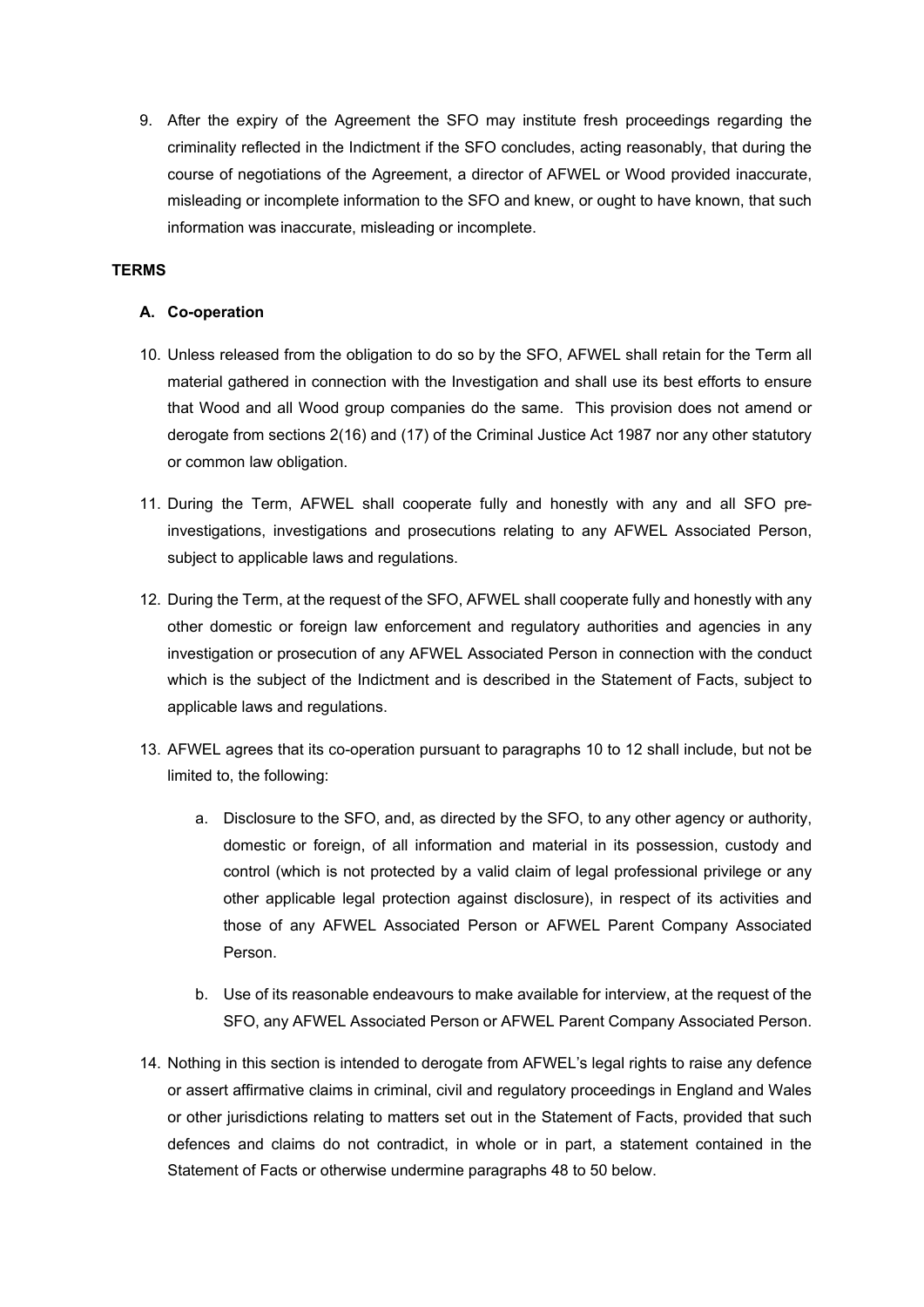15. During the Term, should any member of AFWEL's Board of Directors become aware of any evidence or allegation of misconduct by AFWEL, its subsidiaries or an AFWEL Associated Person, and he or she reasonably believes that the misconduct would, if established, constitute serious or complex fraud, as that term is used in the SFO's Statement of Principle, AFWEL shall promptly report such evidence or allegation to the SFO provided there would be no prohibition from doing so by law or regulation. For the avoidance of doubt, nothing in this paragraph is intended to waive or require a waiver of a valid assertion of legal professional privilege by AFWEL.

## **B. Compensation**

- 16. AFWEL agrees that it shall procure that Wood shall, pursuant to the Undertaking, pay compensation for the benefit of the citizens of the Federal Republic of Nigeria ("**Nigeria**") in the amount of £210,610.00 (the "**Compensation Amount**"). The Compensation Amount shall be paid within seven (7) days of the Declaration Date and, subject to paragraph 18 below, failure to do so may constitute a breach of this Agreement. Payment of the Compensation Amount is final and shall not be refunded.
- 17. The SFO agrees that it shall initially hold the Compensation Amount for the benefit of the Government of Nigeria and that the Compensation Amount shall be deployed for the benefit of the citizens of Nigeria in a manner that is accountable and transparent.
- 18. At the sole discretion of the SFO late payment of the Compensation Amount by up to 30 days will not constitute a breach of this Agreement but will be subject to interest at the prevailing rate applicable to judgment debts in the High Court on any amount of the Compensation Amount unpaid.
- 19. The SFO is not precluded from arguing in any future prosecution that the Court should impose a higher compensation amount.
- 20. AFWEL agrees that no tax reduction will be sought in the United Kingdom or elsewhere in connection with the payment of any part of the Compensation Amount.

## **C. Disgorgement of Profits**

- 21. The SFO and AFWEL agree that AFWEL will disgorge the amount of £47,815,914.15 and US\$3,531,260.405 (the "**Disgorgement Amount**"), which will be paid to the SFO for onward transmission to Her Majesty's Government's general bank account at the Bank of England (the "**Consolidated Fund**").
- 22. The Disgorgement Amount will be payable in separate instalments as follows:

 <sup>5</sup> The US dollar amount reflecting a crediting arrangement with the US Securities and Exchange Commission as regards conduct in Brazil. The relevant currency conversion date will be the date of payment pursuant to paragraph 22. The currency conversion rate will be the applicable rate applied by the SFO's bank as at that date.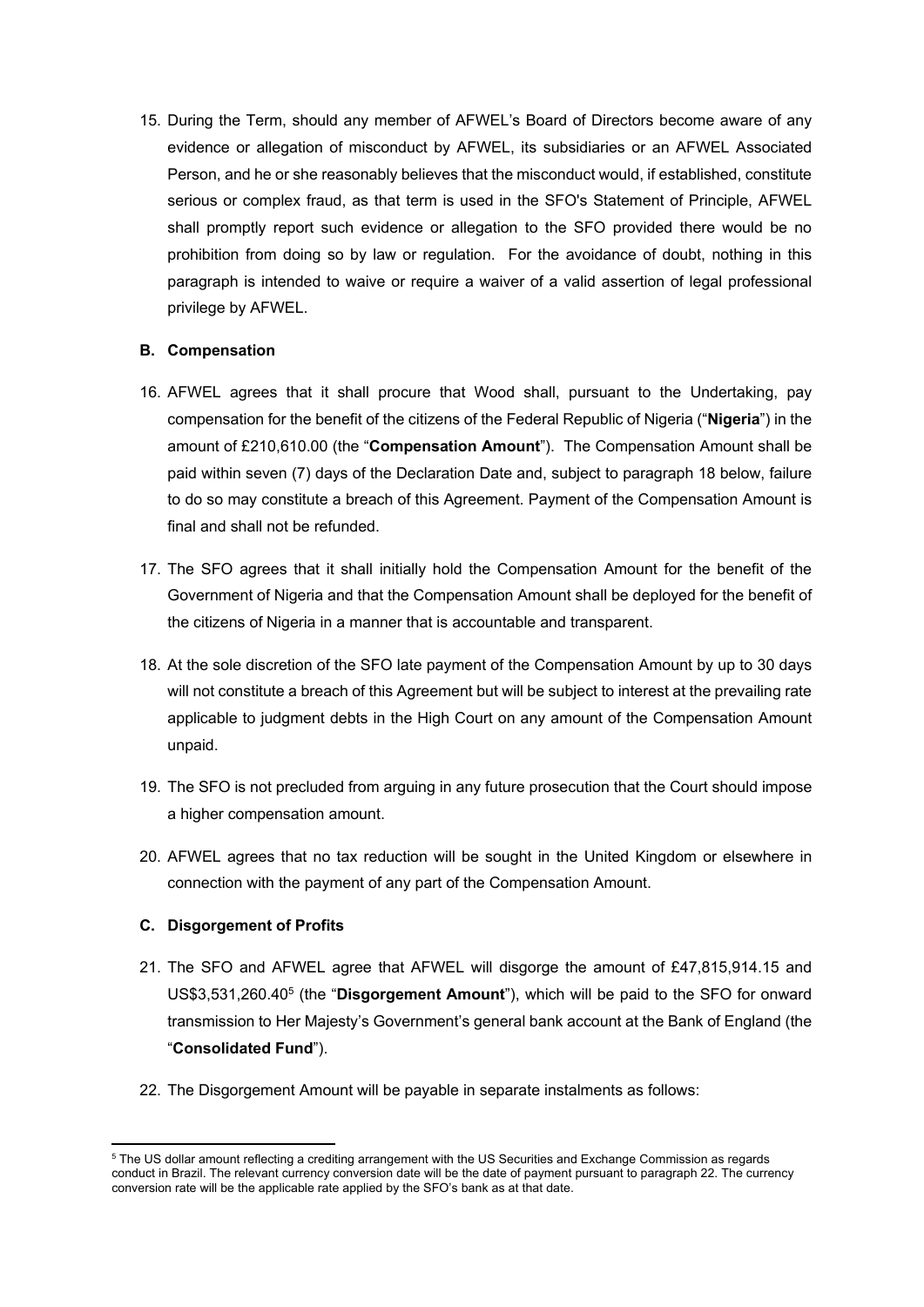- a. US\$3,531,260.40<sup>6</sup> within fourteen (14) days of the Declaration Date;
- b. £5,000,000.00 within fourteen (14) days of the Declaration Date;
- c. £14,271,971.38 no later than the first business day falling after 1 January 2022 (in this Agreement, a "**Business Day**" means a day (other than a Saturday or a Sunday) on which banks are open for general business in London));
- d. £14,271,971.38 no later than the first business day falling after 1 January 2023;
- e. £14,271,971.38 no later than the first business day falling after 1 January 2024.
- 23. Subject to paragraph 24 below, failure to pay the Disgorgement Amount in accordance with paragraph 22 will constitute a breach of this Agreement. Payment of the Disgorgement Amount is final and shall not be refunded.
- 24. At the sole discretion of the SFO, late payment of the Disgorgement Amount (or any of the instalments thereof) as required by paragraph 22 above by up to 30 days will not constitute a breach of this Agreement but will be subject to interest at the prevailing rate applicable to judgment debts in the High Court on any amount of the Disgorgement Amount unpaid.
- 25. The SFO is not precluded from arguing in any future prosecution that the Court should impose a higher disgorgement amount.
- 26. AFWEL agrees that no tax reduction will be sought in the United Kingdom or elsewhere in connection with the payment of any part of the Disgorgement Amount.

## **D. Payment of a Financial Penalty**

- 27. The SFO and AFWEL agree that AFWEL will pay a financial penalty to the SFO for onward transmission to the Consolidated Fund in the amount of GBP£46,033,891.98 and US\$4,593,750.007 (the "**Financial Penalty**") as articulated in the accompanying schedule, enclosed here at Appendix C.
- 28. The Financial Penalty will be payable in separate instalments as follows:
	- a. US\$4,593,750.00 within fourteen (14) days of the Declaration Date;
	- b. £5,000,000.00 within fourteen (14) days of the Declaration Date;
	- c. £13,677,963.99 no later than the first business day falling after 1 January 2022;

 <sup>6</sup> As above.

 $^7$  The US dollar amount reflecting a crediting arrangement with the US Department of Justice as regards conduct in Brazil. The relevant currency conversion date will be the date of payment pursuant to paragraph 22. The currency conversion rate will be the applicable rate applied by the SFO's bank as at that date (before onward transmission to the Consolidated Fund (as defined below)).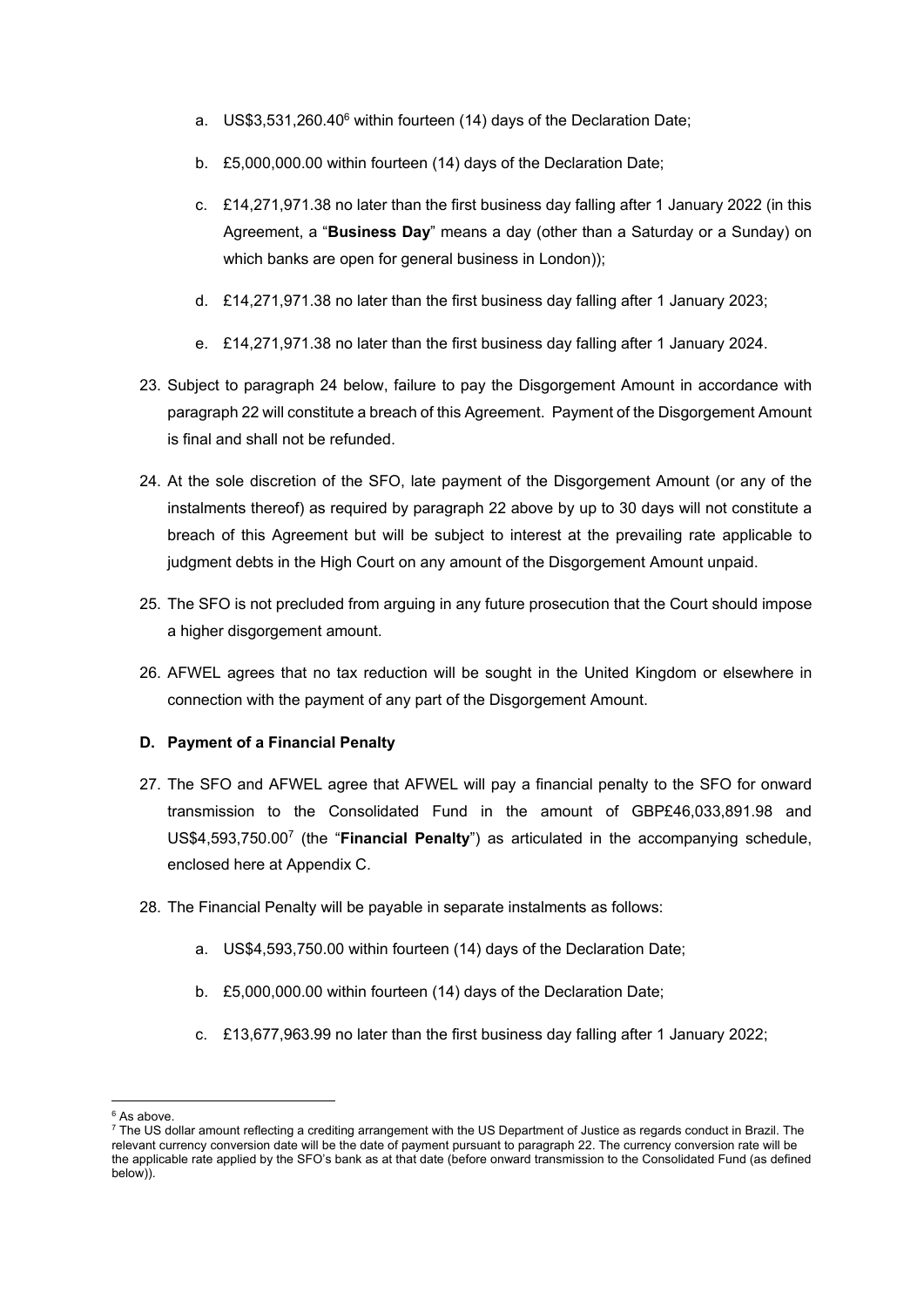- d. £13,677,963.99 no later than the first business day falling after 1 January 2023;
- e. £13,677,963.99 no later than the first business day falling after 1 January 2024.
- 29. Subject to paragraph 30 below, failure to pay the Financial Penalty in accordance with paragraph 28 will constitute a breach of this Agreement. Payment of the Financial Penalty is final and shall not be refunded.
- 30. At the sole discretion of the SFO, late payment of the Financial Penalty (or any of the instalments thereof) as required by paragraph 28 above by up to 30 days will not constitute a breach of this Agreement but will be subject to interest at the prevailing rate applicable to judgment debts in the High Court on any amount of Financial Penalty unpaid.
- 31. The SFO is not precluded from arguing in any future prosecution that the Court should impose a higher financial penalty.
- 32. AFWEL agrees that no tax reduction will be sought in the United Kingdom or elsewhere in connection with the payment of any part of the Financial Penalty.

#### **E. Costs**

- 33. The SFO and AFWEL agree that AFWEL will pay the reasonable costs of the SFO's investigation and of entering into this Agreement in the amount of £3,367,088 to the SFO. AFWEL will pay this sum to the SFO within seven (7) days of the Declaration Date (the "**SFO Costs**").
- 34. Subject to paragraph 35 below, failure to pay the SFO Costs in accordance with paragraph 33 will constitute a breach of the Agreement. The payment of the SFO Costs is final and shall not be refunded.
- 35. At the sole discretion of the SFO, late payment of the SFO Costs by up to 30 days will not constitute a breach of this Agreement but will be subject to interest at the prevailing rate applicable to judgment debts in the High Court on any amount of the SFO Costs unpaid.
- 36. The SFO is not precluded from arguing in any future prosecution that the Court should impose a higher costs amount.
- 37. AFWEL agrees that no tax reduction will be sought in the United Kingdom or elsewhere in connection with the payment of any part of the SFO Costs.

#### **F. Corporate Compliance Programme**

38. Following Wood's acquisition of AFW in October 2017, AFWEL has been fully integrated into Wood's governance and management structure, including the group-wide E&C Programme which applies uniformly across Wood's business units (except in relation to certain joint ventures). Wood has also introduced significant enhancements to the E&C Programme, in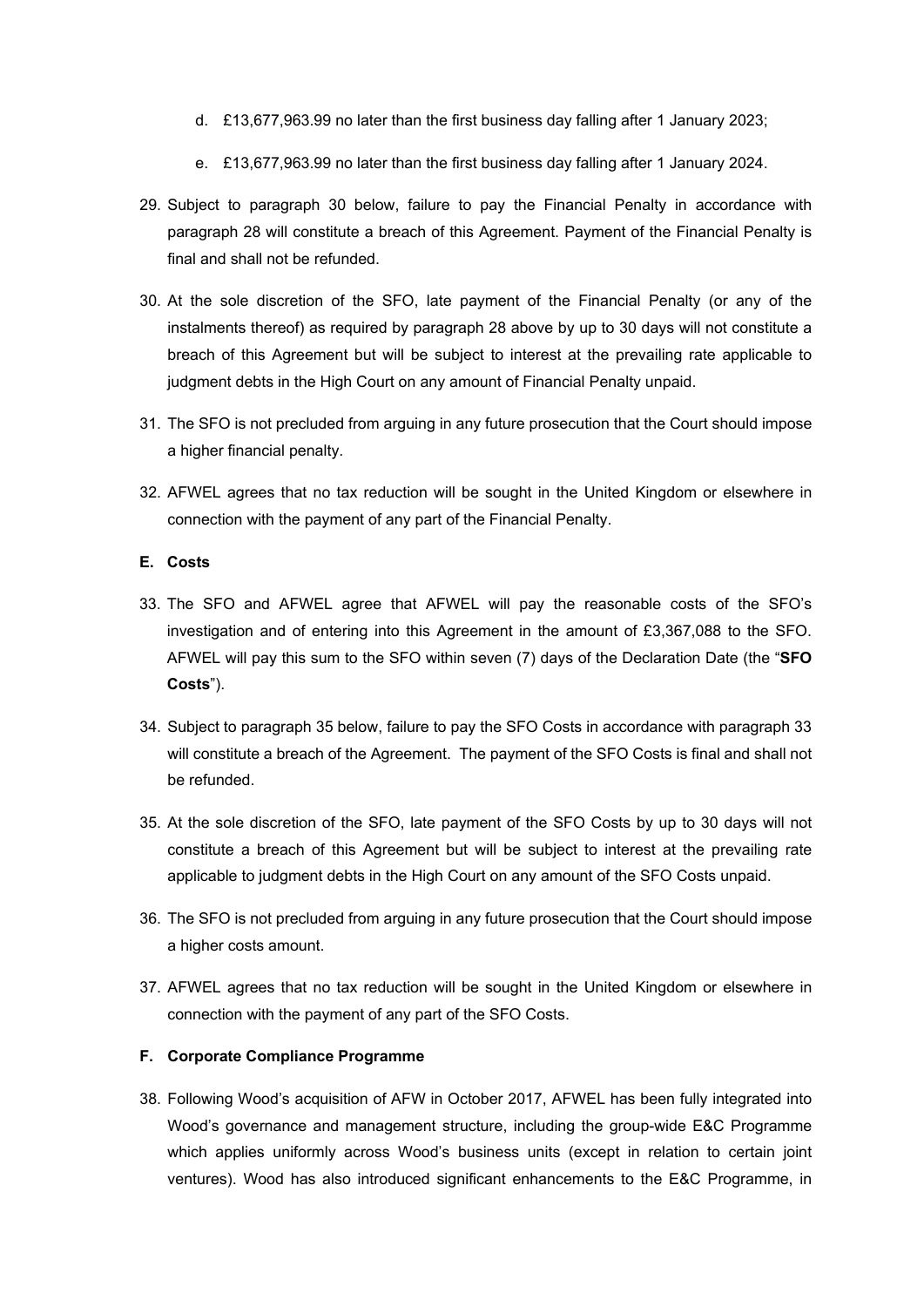particular to strengthen internal controls, policies, and procedures regarding compliance with the Bribery Act 2010 and other applicable anti-corruption laws. Specifically, in order to address the bribery and corruption risks inherent in the use of commercial intermediaries, including sales agents and national sponsors (the use of the latter is mandated by local law in certain jurisdictions), Wood has implemented the following relevant changes to the E&C Programme since its acquisition of AFWEL in October 2017:

- a. The complete integration, under the senior supervision of Wood's Chief Ethics and Compliance Officer, of the AFW ethics and compliance team, policies and processes into the E&C Programme;
- b. The post-acquisition development and 2018 rollout of Wood's Code of Conduct across the entirety of Wood, including AFWEL;
- c. The termination of all sales agent relationships (aside from national sponsors mandated by local law in certain jurisdictions) in the legacy AFW business and Wood more widely;
- d. The development and implementation of a risk-based due diligence, on-boarding and monitoring process in respect of commercial intermediaries (being any third party that engages with a government entity on Wood's behalf), which includes a requirement for enhanced due diligence on national sponsors, including their wider group and officers/directors;
- e. The development and implementation of risk-based due diligence processes around joint venture partners and supply chain partners;
- f. The engagement of a third party consultant to carry out an anti-bribery and anticorruption programme review;
- g. The reinforcement of the consistent, visible "Tone from the Top" across Wood from senior management and Ethics Responsible Officers around anti-bribery and anticorruption as well as ethics and compliance more widely;
- h. The implementation of a practical and risk-based training programme, ensuring that all employees are trained in the importance of good ethics and compliance, and the consequent actions reflective of good compliance culture, tailored to the relative risk profiles of certain business units/functions and jurisdictions, as well as to the seniority or practical involvement of relevant staff members in those business units/functions; and
- i. Specific remediation programmes for certain jurisdictions in which compliance deficiencies have been identified.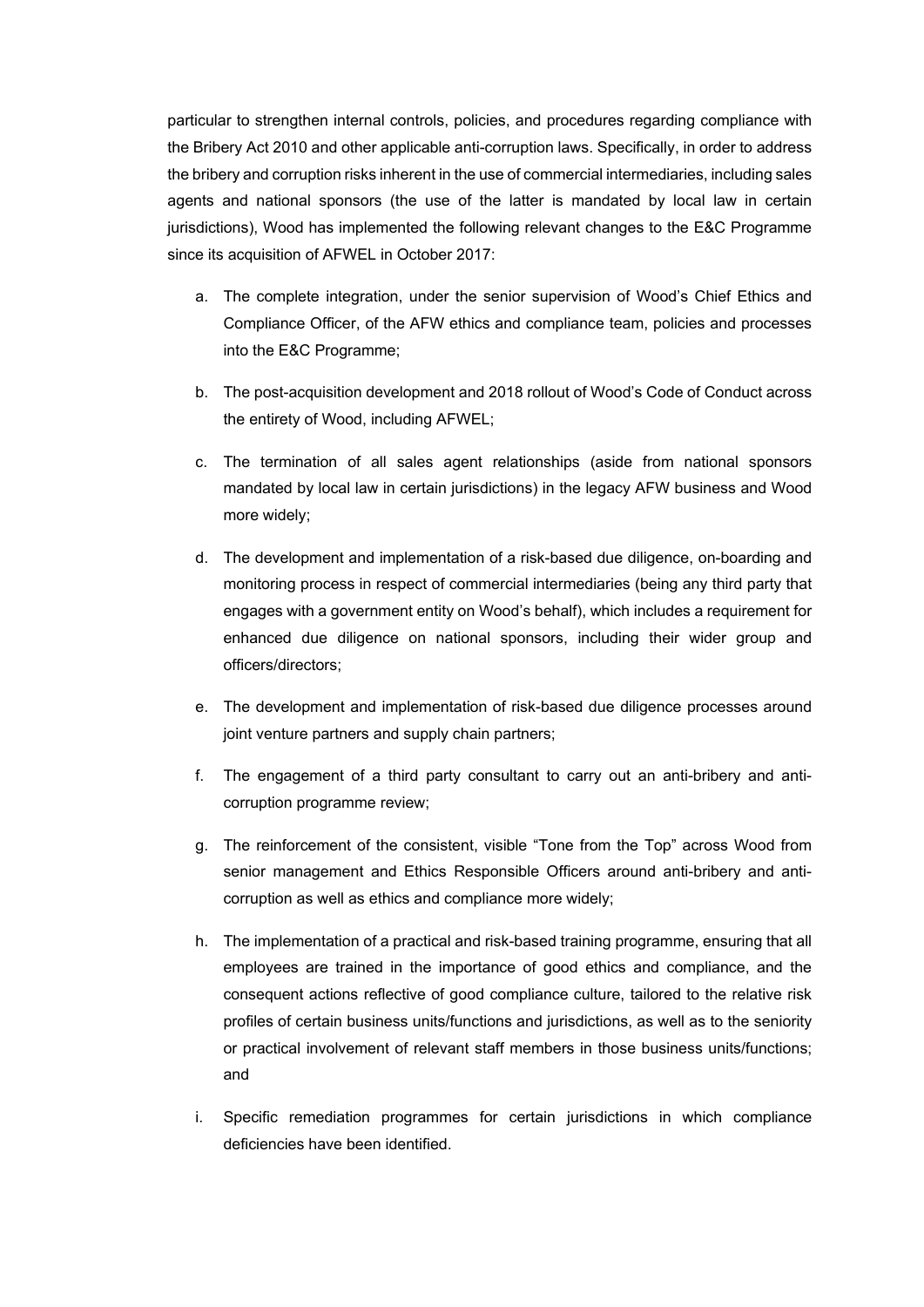- 39. Notwithstanding the steps described in paragraph 38 above, Wood has agreed, as set forth in the Undertaking, to continue to review and, where necessary and appropriate, enhance and modify its E&C Programme, including internal controls, compliance policies, and procedures in a manner consistent with all of AFWEL's obligations under this Agreement and Wood's obligations pursuant to the Undertaking, in order to ensure that Wood maintains a rigorous E&C Programme that incorporates policies and procedures designed to prevent and detect effectively breaches of the Bribery Act 2010, and other applicable anti-corruption laws throughout its operations, including those of AFWEL and its other subsidiaries.
- 40. AFWEL agrees that it (or Wood on its behalf) shall report to the SFO annually $^8$  during the Term on the work that it has undertaken to modify and enhance compliance measures and internal controls, policies and procedures which form the E&C Programme, and as described in paragraph 39 above. Such reporting shall also include information relating to the continued enhancement of processes and procedures relating to the use of commercial intermediaries, including national sponsors mandated by local law in certain jurisdictions, and the engagement of AFWEL in joint ventures.
- 41. AFWEL agrees that such reports will be submitted to the Head of Division A at Serious Fraud Office, 2-4 Cockspur Street, London SW1Y 5BS, in 12 month increments beginning 12 months from the Declaration Date, and with the third and final report to be submitted not fewer than thirty (30) days prior to the expiration of this Agreement. AFWEL may extend the time period for submission of the report with prior written approval of the SFO.
- 42. To the extent Wood's reporting described in paragraph 1.4 of the Undertaking addresses the matters upon which AFWEL is required to report pursuant to paragraph 40 above, Wood's reporting shall satisfy AFWEL's obligations pursuant to paragraph 40 above, and AFWEL shall not be required to submit a separate report. The reports and the contents thereof are intended to remain and shall remain non-public, except as otherwise agreed to by the parties in writing or as required by law.
- 43. Implementation of additional controls, policies and procedures shall not be construed in any future proceedings as providing an automatic statutory defence, immunity or amnesty in respect of conduct occurring subsequent to their implementation. The provision of the above referenced reports to, and the subsequent review by, the SFO, and any positive or neutral comments made in this regard shall not be construed as approval by the SFO of the nature of any compliance programme. Nothing in this paragraph is intended to derogate from AFWEL's legal rights to raise any defences or assert affirmative claims in criminal, civil, and regulatory proceedings in England and Wales or other jurisdictions relating to the matters set out in the Statement of Facts, provided such defences and claims do not contradict, in whole or in part, a statement

<sup>&</sup>lt;sup>8</sup> Should any particular area of concern be identified, however, such reporting should be prompt and in line with the selfreporting obligations contained at paragraph 15 of this Agreement and in paragraph 1.7 of the accompanying Undertaking.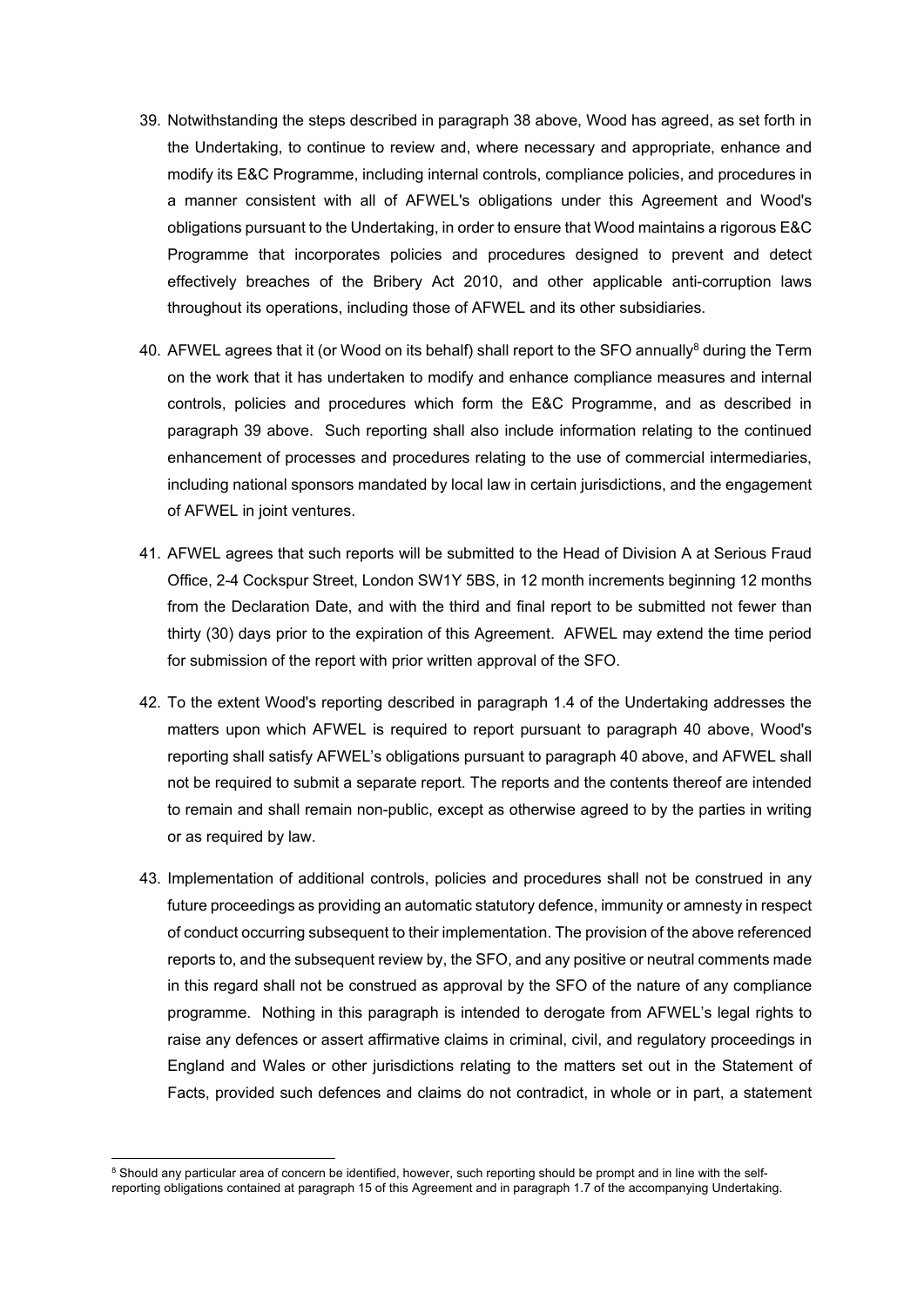contained in the Statement of Facts or otherwise undermine or contravene paragraphs 48 to 50 below.

44. The SFO does not require that a monitor be installed in recognition of the substantial enhancements and modifications to the E&C Programme and remediation exercise that have already been undertaken by Wood following its acquisition of AFWEL and that will be taken throughout the Term.

# **BREACH OF THE AGREEMENT**

- 45. In the event that the SFO believes that AFWEL has failed to comply with any of the terms of this Agreement, or that Wood has failed to comply with any of the terms of the Undertaking, the SFO agrees to provide AFWEL and/or Wood with written notice of such alleged failure. AFWEL<sup>9</sup> and/or Wood shall, within twenty eight (28) days of receiving such notice, have the opportunity to respond to the SFO in writing to explain the nature and circumstances of the alleged failure, as well as any actions AFWEL and/or Wood has taken to address and remedy the situation. The SFO will consider the explanation in deciding whether to make an application to the Court.
- 46. If, following receipt of AFWEL's<sup>10</sup> and/or Wood's response as set out in paragraph 45 above, the SFO considers that it has been unable to secure a satisfactory outcome, the SFO may apply to the Court for a finding that AFWEL is in breach of the term(s) as alleged. In the event that the Court terminates the Agreement, the SFO may make an application for the lifting of the suspension of the Indictment and thereby reinstitute criminal proceedings against AFWEL.

# **INSOLVENCY PROCEEDINGS OF AFWEL**

47. If AFWEL enters into voluntary or compulsory liquidation while the Agreement remains in force, it will notify the SFO as soon as reasonably practicable. Failure to do so will constitute a breach of this Agreement.

## **PUBLIC STATEMENTS**

48. AFWEL agrees that it shall not make, and shall not authorise any person to make, any public statement contradicting the matters described in the Statement of Facts. If the SFO determines that a public statement by AFWEL or by any person it believes to be authorised by AFWEL contradicts in whole or in part a matter described in the Statement of Facts, the SFO shall so notify AFWEL. If AFWEL publicly repudiates such statement(s) within five (5) Business Days after notification by the SFO, no breach of the Agreement will have occurred. If AFWEL does not so publicly repudiate such statement(s), the SFO may act in accordance with paragraphs 45 and 46 above. This paragraph 48 does not apply to any statement made by any AFWEL Associated Person in the course of any criminal, civil, or regulatory proceedings instituted

 <sup>9</sup> Or Wood on its behalf.

<sup>&</sup>lt;sup>10</sup> Or Wood on its behalf.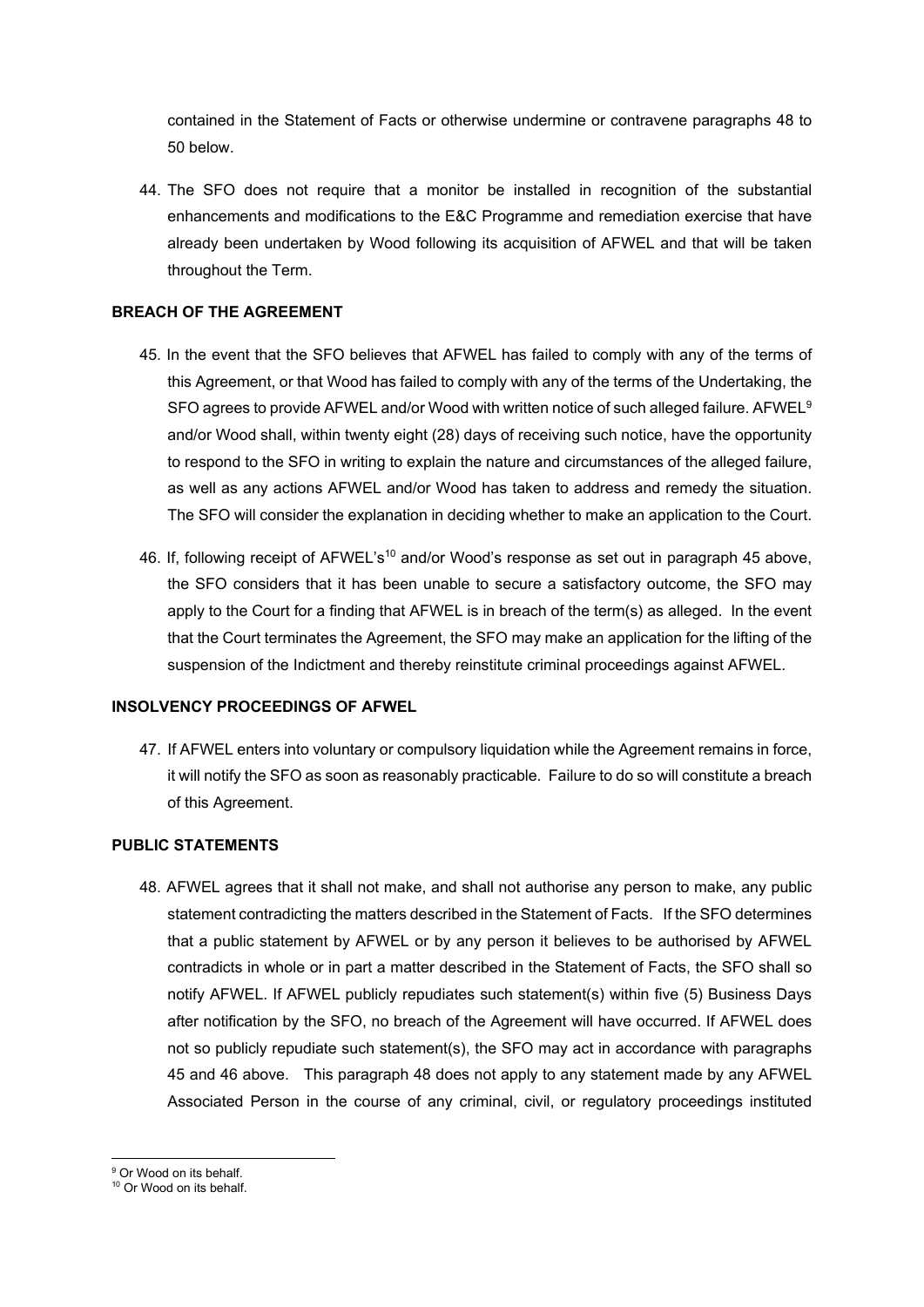against or by that person, unless such person has been authorised to speak on behalf of AFWEL. Nothing in this paragraph is intended to derogate from AFWEL's legal rights to raise any defence or assert affirmative claims in criminal, civil and regulatory proceedings in England and Wales or other jurisdictions, provided that such defences and claims do not contradict, in whole or in part, a statement contained in the Statement of Facts.

- 49. AFWEL agrees that if it wishes to issue a press release or any other public statement in connection with this Agreement, AFWEL shall first consult with the SFO to determine whether (a) the text of the press release or other proposed public statement are true and accurate with respect to matters between the SFO and AFWEL, and (b) the SFO has any objection to the release, the SFO's consent not to be unreasonably withheld (but, for the avoidance of doubt, where Wood has separately consulted with the SFO in relation to any proposed press release or other public statement to be made by or on behalf of AFWEL, the requirements of this paragraph will be deemed satisfied). For the avoidance of doubt, this paragraph does not apply to any disclosure to any supervisory, regulatory, or judicial body or self-regulatory organisation, however any such disclosure shall not contradict the matters described in the Statement of Facts. If AFWEL believes it is required by law or regulation to issue a press release or otherwise make a public statement in connection with this Agreement on a timetable that precludes it from complying with this paragraph, it shall inform the SFO of the circumstances, timing, content, and manner of the press release or other public statement as soon as is reasonably practicable after such press release or other public statement is issued, and in doing so shall identify the specific exigency and legal or regulatory provision which it believed required such a press release or public statement to be issued without complying with this paragraph.
- 50. AFWEL shall procure that its parent and subsidiary companies shall not make, and AFWEL shall not authorise any person to make, any public statement contradicting the matters described in the Statement of Facts. This paragraph does not apply to any statement made by any AFWEL Associated Person in the course of any criminal, civil, or regulatory proceedings instituted against or by that person, unless such person is authorised to speak on behalf of AFWEL.

#### **WARRANTY**

- 51. AFWEL warrants that:
	- a. the information provided to the prosecutor throughout the DPA negotiations and upon which the DPA is based does not knowingly contain inaccurate, misleading or incomplete information relevant to the conduct AFWEL has disclosed to the SFO;
	- b. it will notify the SFO and provide where requested any documentation or other material that the AFWEL directors become aware of whilst this Agreement is in force which the AFWEL directors know or suspect would have been relevant to the offences particularised in the Indictment.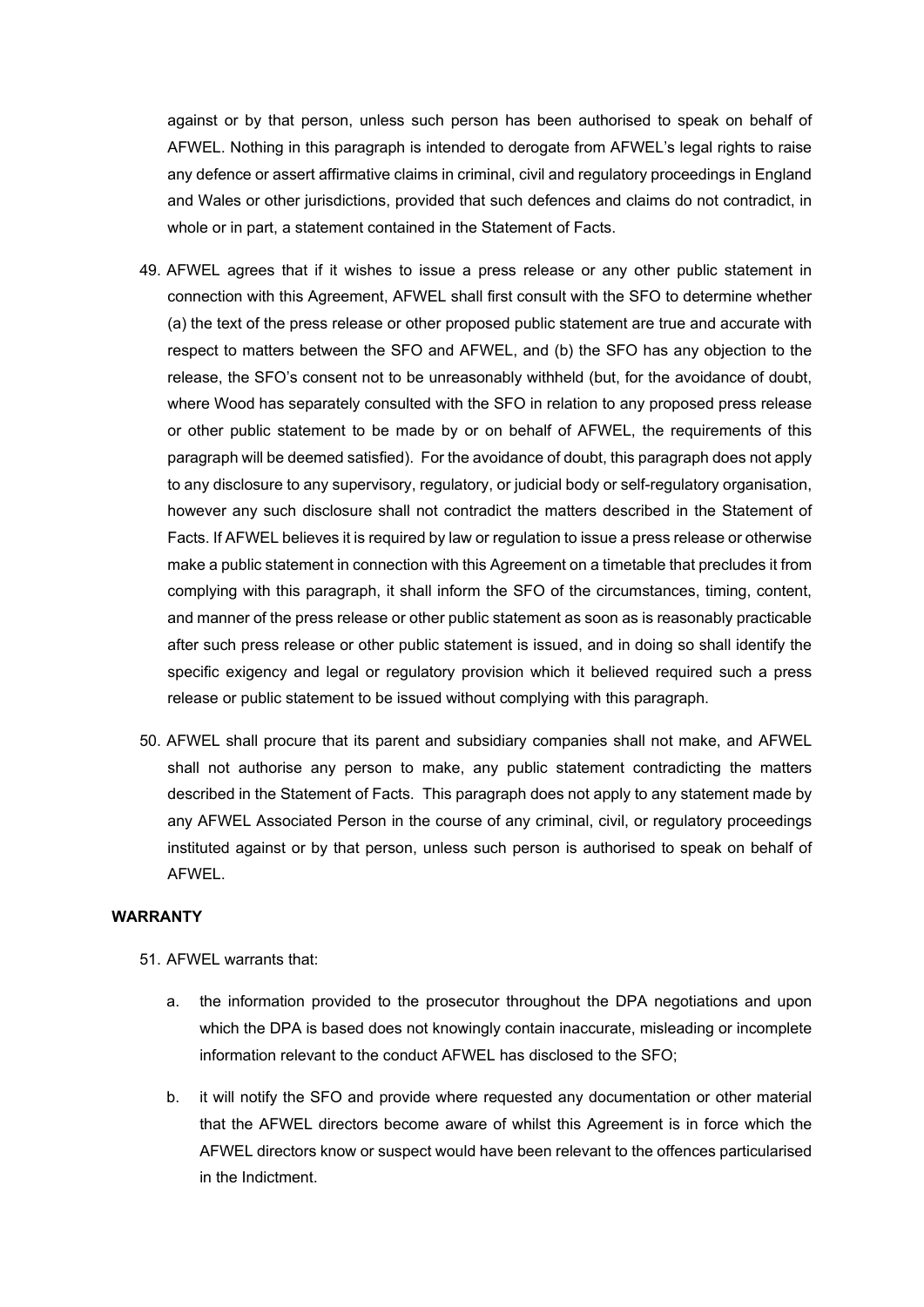52. AFWEL agrees to its legal advisors (Slaughter and May) providing a warranty in the same terms as paragraph 51(a) above.

#### **NOTICE**

- 53. Any notice under this Agreement shall only be effective if it is in writing (which shall include email).
- 54. Notices under this Agreement shall be sent to a party at both its physical address and its e-mail address, for the attention of the individual set out below:

| Party        | Physical address                                                 | For the attention<br>of individual                                                                                       | E-mail address              |
|--------------|------------------------------------------------------------------|--------------------------------------------------------------------------------------------------------------------------|-----------------------------|
| <b>AFWEL</b> | Its registered office<br>from time to time                       | Company<br>Secretary of<br>AFWEL, with a<br>copy to the<br><b>General Counsel</b><br>and Company<br>Secretary of<br>Wood | iain.jones@woodplc.com      |
| <b>SFO</b>   | Serious Fraud Office,<br>2-4 Cockspur Street,<br>London SW1Y 5BS | <b>Head of Division</b><br>A                                                                                             | matthew.wagstaff@sfo.gov.uk |

provided that a party may change its notice details on giving notice to the other party of the change in accordance with this paragraph.

55. Any notice given under this Agreement after 6.30 p.m. on a Business Day shall be deemed to have been given on the following Business Day.

## **LIMITATIONS ON BINDING EFFECT OF AGREEMENT**

56. This Agreement is binding on AFWEL and the SFO, but specifically does not bind any other component of the UK Government or any other authorities.

#### **COMPLETE AGREEMENT**

57. This Agreement and its Appendices, including but not limited to the Undertaking, set forth all the terms of the Deferred Prosecution Agreement between AFWEL and the SFO. No amendments, modifications, or additions to this Agreement shall be valid unless they are in writing and signed by the SFO and a duly authorised representative of AFWEL, and where required under the Deferred Prosecution Agreements Code of Practice, approved by the Court.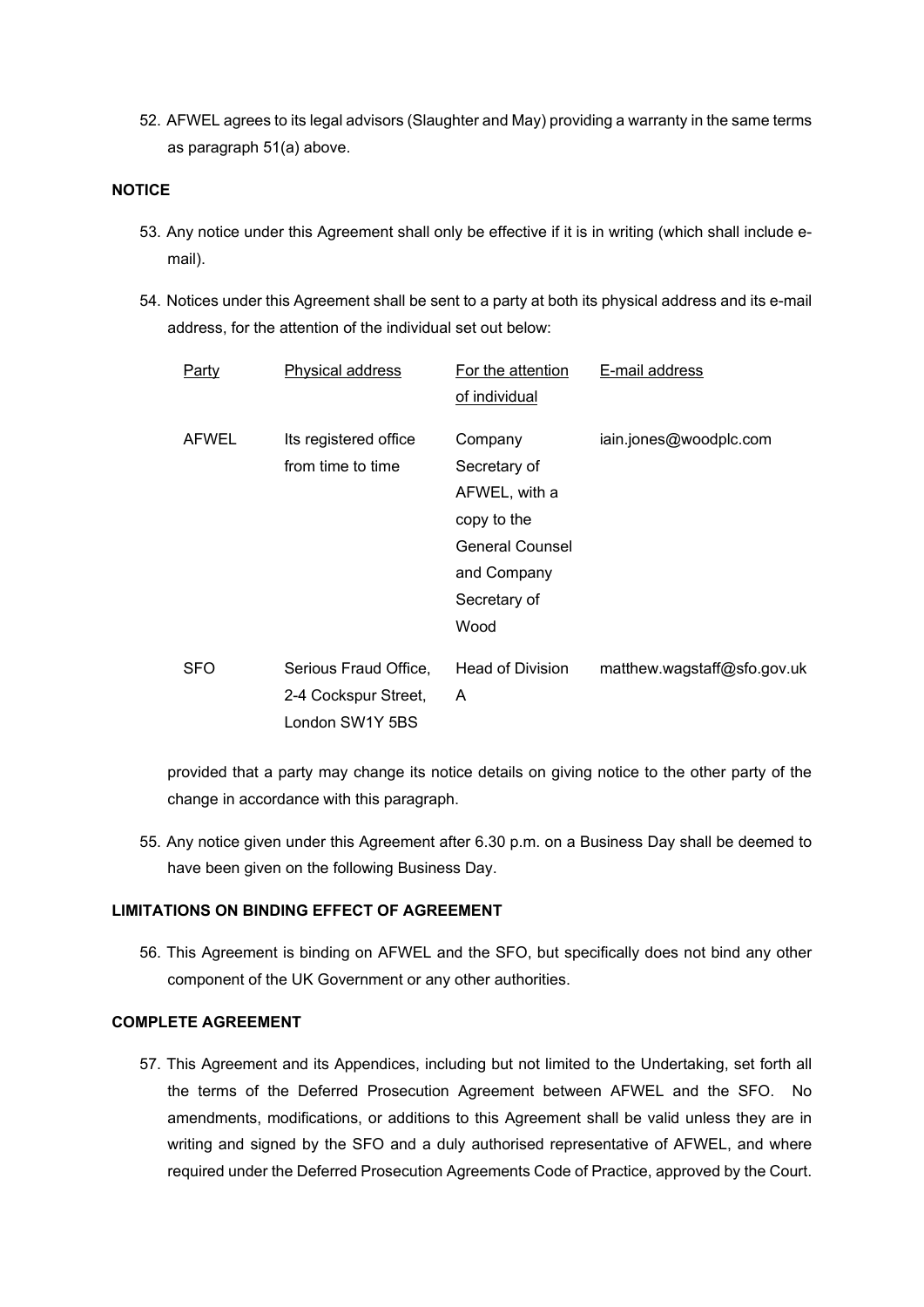# **EXECUTION VERSION**

# **Consent**

Agreed

For AFWEL:

Whati J. al Hy

Name: Martin J. McIntyre

Position: Group General Counsel and Company Secretary, Wood

# Dated 28 June 2021